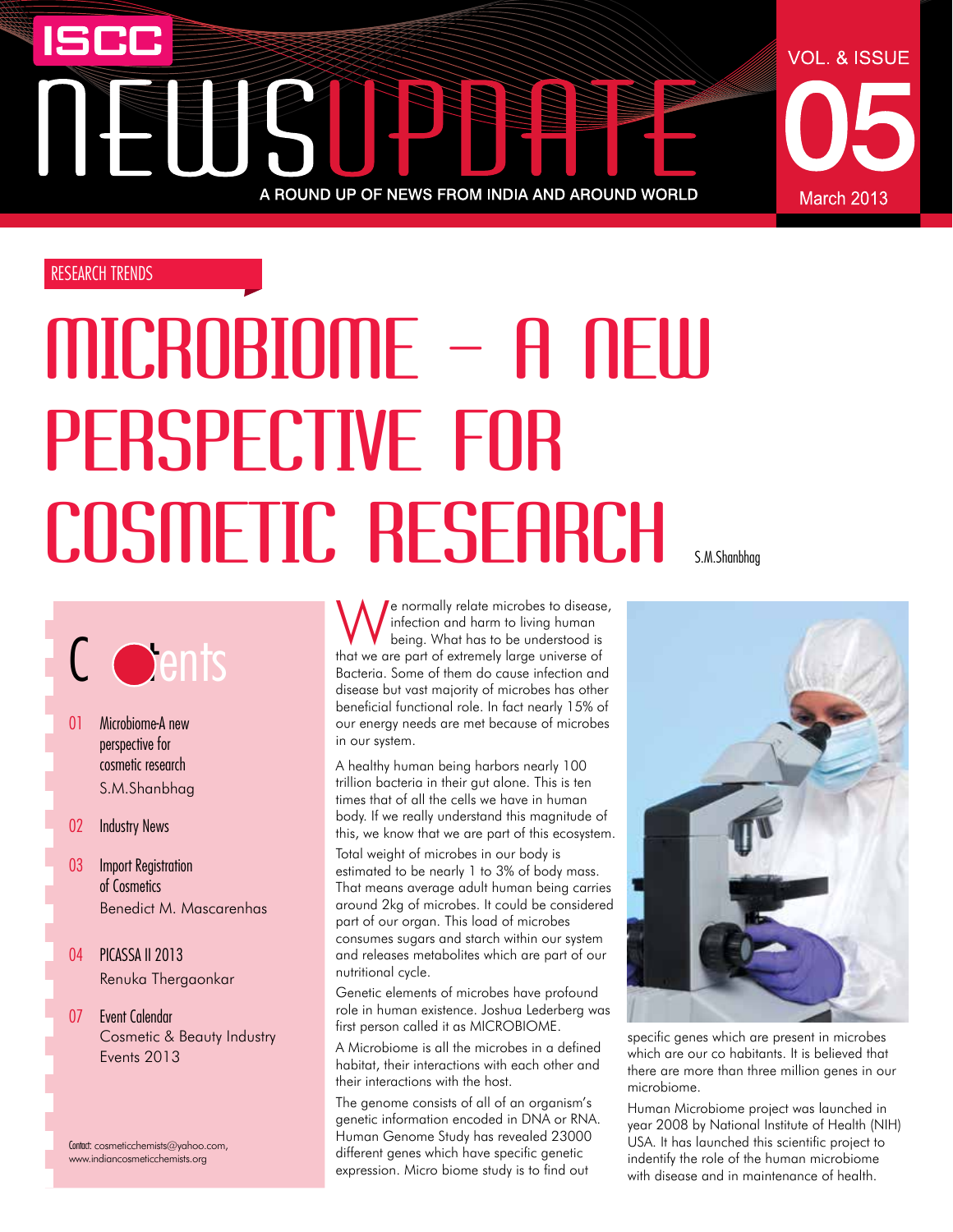# Import Registration **OF COSME LICS** Benedict M. Mascarenhas



mport Registration of Cosmetics was first<br>proposed through G.S.R. 426 (E) on<br>19th May 2010 as the proposed (4th<br>Amendment) Rules, 2010. After debating<br>over the same for a period of above 2 years, mport Registration of Cosmetics was first proposed through G.S.R. 426 (E) on 19th May 2010 as the proposed (4th Amendment) Rules, 2010. After debating the registration is now likely to become mandatory from 1st April 2013.

What this implies is that after 1st April 2013, no cosmetic shall be imported into India unless the product is registered under the rules by the licensing authority appointed by the Central Government under Rule 22 or by any person to whom such powers may be delegated under Rule 22.

With a view to implementing the provisions of the aforesaid notification and facilitating the registration process for import of cosmetics, certain guidelines / clarifications, including general requirements for grant of Registration Certificate have been issued by the Central Drugs Standard Control Organization (CDSCO). This information is available at the CDSCO website http://www. cdsco.nic.in/ .

Some of the important points to be kept in mind are as follows-

- 
- 



1. An application for registration in Form-42, along with all requisite documents, shall be submitted to Drugs Controller General (I), CDSCO, FDA Bhavan, Kotla Road, New Delhi 110002. The list of documents to be submitted along with the application has been mentioned in the guidelines.

2. A "Brand" for the purpose of Import Registration will mean each category

of cosmetic products as mentioned in Column 3 of the list enclosed at Annexure to the guidelines available at the CDSCO website.

- 3. Cosmetic products which are imported into India as bulk for repackaging for 100% export to other countries will not require registration certificate. In such cases the importer has to obtain necessary permission from CDSCO HQ. Importer must give written undertaking that these products are not released for domestic sale.
- 4. For Import of cosmetics for R&D purposes like packaging trials, consumer studies, shelf life studies and transport studies, registration certificate is not required. In such cases the importer has to obtain necessary permission from CDSCO HQ. Importer must give written undertaking that these products are not released for domestic sale.

Keeping the above in mind, it is important that importers of cosmetics complete submission of the documents at the earliest (and definitely before the 31st March 2013), as it is probably unlikely as of now that there might be any further extension to the deadline. At best there could be some provisions to accommodate the changeover process in terms of labelling for those who have already submitted their applications within the due date.

Those who had submitted their applications earlier, also need to review their applications in light of the current definition of brands and resubmit the applications if there are any changes.

The above information should help importers in making the appropriate decisions with regards to their imported cosmetics.

*Benedict M. Mascarenhas, CMD EnvisBE Solutions Pvt. Ltd. is Hon. Secretary ISCC*

# Regulatory Affairs

This will certainly bring new insights to cosmetic Bacteriodetes, Firmicutes and Proteobacteria, formulators.

Skin Microbiome has specific contribution to protective barrier function, exclusion of pathogenic organisms, competing and generating key nutrients. It also has a key role in conditions like body odour, dandruff, acne, dermatitis, etc.

Skin supports a range of microbial communities that live in distinct niches. Hair covered scalp, wet armpits, body skin, or genital areas have distinct composition or flora of microbes. Studies characterizing the micro biota that inhabit these different niches are beginning to provide insights into the balance between skin health and disease.

As per the notification, "No Ethics Committee shall review and accord its approval to a clinical trial protocol without prior registration with the Licensing Authority as defined in clause (b) of rule 21: Provided that any Ethics Committee existing on the date of commencement of the Drugs and Cosmetics (Third Amendment) Rules, 2013, who has already reviewed and accorded approval to clinical trial protocol, shall obtain registration within a period of forty-five days from the date of commencement of the Drugs and Cosmetics (Third Amendment) Rules, 2013".

In micro biology bacterias are classified into 100 large groups called Phyla based on their characteristics. Human microbiomes are dominated by four Phylas - Actinobacteria ,

# NDUSTRY NEWS



each having their defined role.

Many nutrients required by human beings are

### produced only by bacterial enzymes. Certain complex carbohydrates can be digested only by bacterial enzymes. Lactose intolerance in some is because of lack of certain type microbes

in their system. Gut bacteria is implicated to obesity and also malnutrition. Level of Formic acid in blood is linked to blood pressure. Predominant source of formic acid is gut micro biome.

Many auto immune diseases like Diabetes, Multiple sclerosis, Asthma, Eczema are linked Microbiome.

In the Human Microbiome research NIH researchers have identified more than 112,000 bacterial gene sequences, which they then classified and compared. The analysis detected bacteria belonging to 19 different phyla and 205 different genera, with diversity at the

species level being much greater than expected.

The study also showed that in healthy individuals, the greatest influence on bacterial diversity appeared to be body location.

For example, the bacteria that live in a person's underarm area are more likely to be similar to those in the underarm area of another person.

Researchers found that dry and moist skin had a broader variety of microbes than did oily skin. Oily skin contained the most uniform mix of microbes.

Ultimately the Microbiome research will throw light on some of the aspects imbalances of skin functions leading to problems like dry skin, oily skin, hyper pigmentation, hair loss, dark circles around eyes, Cellulites etc This will lead to new series of cosmetics and enrich the understanding in Cosmeceuticals.

*S.M. Shanbhag is an independent consultant*

# RESEARCH TRENDS

# L'Oréal opens new Research & Innovation centre in

Mumbai

International beauty giant plans to invest Rs. 1000 crore over the next three years to research and innovate on Indian hair and skin care, and understand client expectations better.

Over 100 Indian scientists and researchers will work at the newly opened product development centre in Mumbai and the advanced research centre in Bangalore. Speaking at the launch, Jean Paul Agon, Chairman & CEO L'Oréal Paris said " The Indian beauty market is the fastest growing globally and will be

6th largest in the world by 2020, by which time L'Oréal hopes to reach 150 mn Indian consumers."

This is L'Oréal's first R&I Centre in India, and 6th the world. Present at the inauguration were Jean-Paul Agon, Chairman and CEO of L'Oréal, Pierre-Yves Arzel, Managing Director of L'Oréal India and Mohamed Kanji, Director of Research & Innovation for L'Oréal India among others.

### Ethics Committees mandatory for clinical trials: Health ministry

Registration of Ethics Committees attached with the Clinical Trial Organisations for conducting clinical trials in the country has been made mandatory, according to Pharma Biz. The notification was recently issued by the Union Health ministry.

### Unilever to build deodorant facility in India

The global personal care giant is set to open its first aerosol manufacturing plant in Asia at an investment of Euro 50 mn (USD 66 mn) in Khargaon, Maharashtra. Announcing this major investment during British Prime Minister David Cameron's visit to the HUL headquarters in Mumbai, the company said that the Khargaon plant is one of the 30 new factories being built by 2015. The plant will service demand from India and across South East Asia and will use superior technology to maximize energy efficiency and reduce waste water to zero.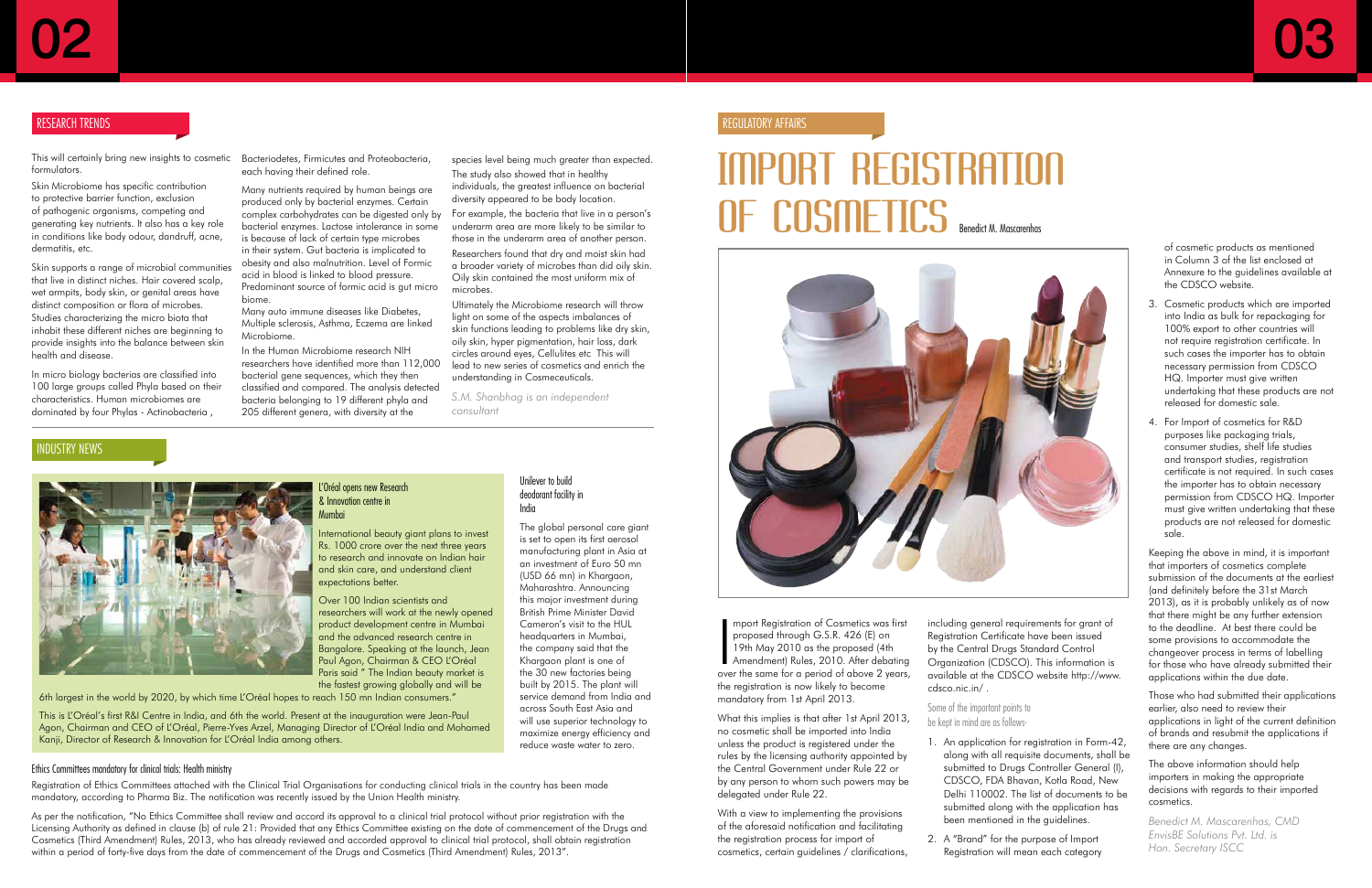# PICASSA II 2013 **ISCC EVENTS**



The Indian Society of Cosmetic Chem<br>(ISCC) held its Annual Scientific<br>seminar "PICASA 2013" and student<br>poster showcase in the month of<br>January in collaboration with cosmetic and he Indian Society of Cosmetic Chemists (ISCC) held its Annual Scientific seminar "PICASA 2013"and student poster showcase in the month of perfumery department of KET's V. G. Vaze College, Mumbai. It is organized to promote student research in the cosmetic industry as well as provide advanced technical knowhow to the students and the industry personnel so as to help them increase their knowledge and utilise it in further research.

The theme for the seminar and poster competition this year was "Emerging Trends in Cosmetic Science". The seminar opened with a key note lecture by Benedict Mascarenhas (Director, EnvisBe Solutions, Mumbai) on 'Emerging Trends in Cosmetic Science'. The other presentations in the session included "Ecofriendly Packaging Trends" by P V Narayanan (Chief Executive IFCA), "Alternatives in Animal Testing" by Chaitanya Koduri (Scientific Advisor, PETA). The sessions were well attended by over 200 delegates. The session provided an informal environment where individuals participated through open question-answer sessions. The Seminar also had sessions by BASF, KET's Scientific Research Centre and Nishant Aroma.

The poster competition received an

overwhelming response from students. The total posters received were 85 out of them 45 posters were received in post graduate category, 10 in industry category and 30 in undergraduate category. The colleges represented included KET's V.G.Vaze College, Mumbai, Bhavan's College, Mumbai, Department of Biophysics, Mumbai University, LAD & Smt.R P College for Women, Nagpur, Nikalas Mahila Mahavidyalaya, Nagpur, Khalsa College, Mumbai, Institute of Chemical prize and trophy. Technology, Mumbai, K . C. College,VES College of Pharmacy, Mumbai, Saraswati Vidya Bhavan's College Of Pharmacy, Bhavan's College, Patkar Varde College,

Smt. C. H. M. College, Mumbai. The posters submitted by industry included Marico Ltd, KET's Scientific Research Centre, Bhavan's Research Center, Andheri, Hindustan Unilever, Advanced Centre for Treatment, Research & Education in Cancer (ACTREC), Tata Memorial Centre, Laboratory For advance Research in natural & Synthetic Chemistry etc. The posters were judged by the eminent people from industry. The winners were awarded with cash

*Renuka Thergaonkar, HOD, Perfumery & Cosmetics Management at Kelkar Vaze College*









5 certified organic ingredients\* 38 validated natural ingredients



1 certified organic ingredient



20 certified natural ingredients





# www.gattefosse.com

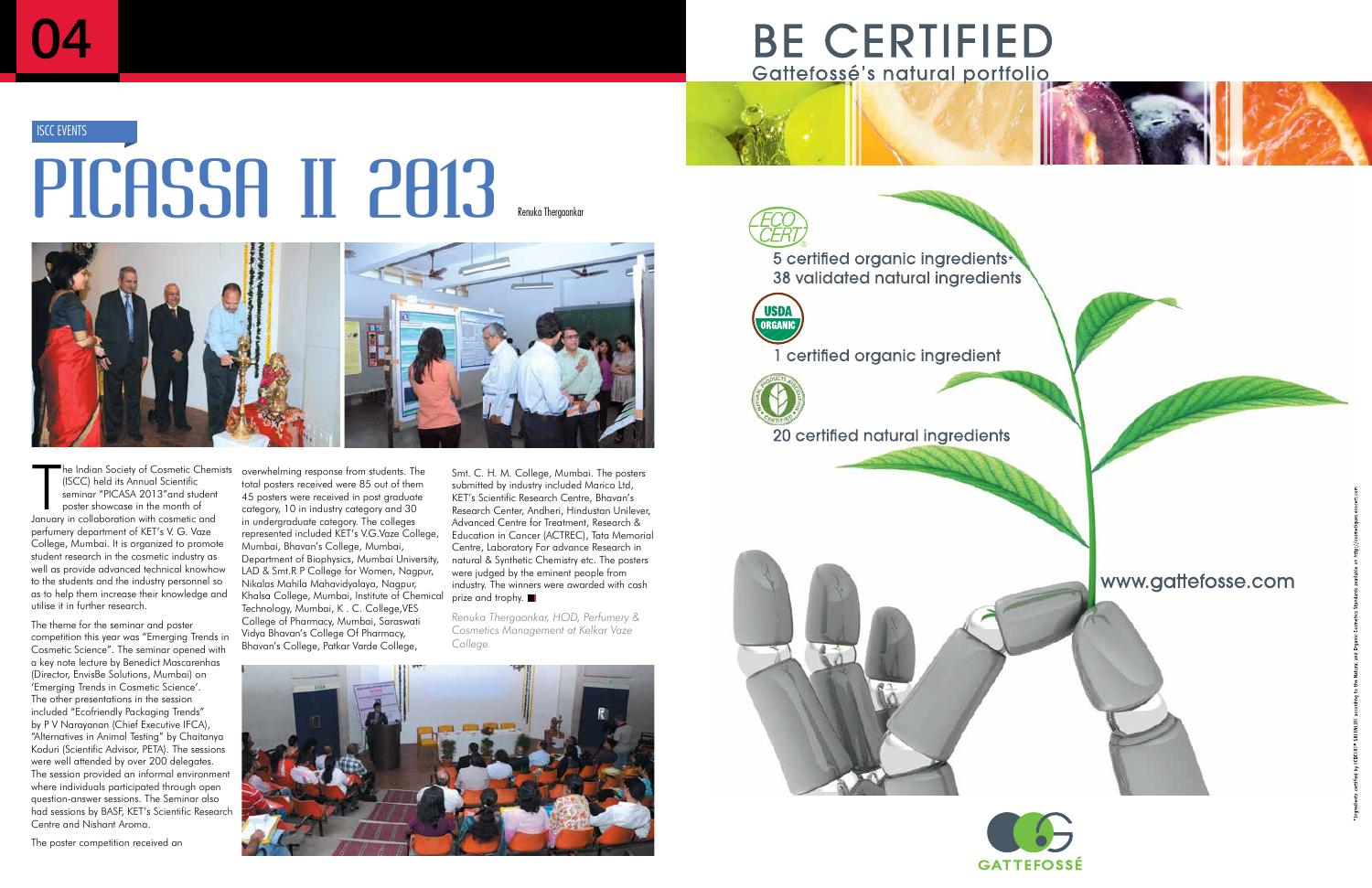

We are one of the fastest growing medium sized global company in the fragrance and flavour industry with presence in twenty one countries spread across Eastern Europe, Africa, Middle East, Far East and South Asia...

We create customized perfumes to mass appeal fragrances for home care, personal care and aromatic industries. With the latest technology, specialized R&D processes and understanding of various markets we deliver the 'out of box' aroma and develop unique range of Fragrances and flavours to assist our clients in creating winning brands.



**Sacheerome Private Limited** 

New Delhi: Y - 4, Okhla Industrial Area, Phase - 2, New Delhi - 110020, INDIA. Mumbai: 14, Dhirubhai Parekh Marg, Princess Street, Mumbai - 400002, INDIA. T: +91 11 47311111, +91 22 22410555, +91 22 22420999. E: info@sacheerome.com W: www.sacheerome.com



# **EnvisBE Solutions Pvt. Ltd.**

The 'One-Stop-Shop' for all your requirements from 'Taking an Idea' to 'Converting it into Reality'

07

**Information Sourcing Froduct Development Patenting & IPR Technology Transfer** Techno-Legal & Regulatory Systems & Procedures **Knowledge Management** 

Website: <u>www.envisbesolutions.com</u> Email: <u>info@envisbesolutions.com</u><br>Tel: +91 (22) 24473051

**HPCI 2013**  *MUMBAI, INDIA* 28TH FEB & 1ST MAR

**COSMETICS & DETERGENT CONFERENCE** *MUMBAI, INDIA* 28TH FEB & 1ST MAR

**COSMOPROF WORLDWIDE** *BOLOGNA, ITALY* 8TH - 11TH MARCH

**PCHI 2013**  *GUANGZHOU, CHINA* 12TH - 13TH MARCH

**CLEANING PRODUCTS EUROPE**  *PRAGUE* 26TH - 28TH MARCH

**IN-COSMETICS** *PARIS, FRANCE* 16TH - 18TH APRIL **LUXE PACK** *SHANGHAI, CHINA*

**INNOCOS USA**<br>*NEW YORK USA* 10TH - 11TH JUNE **NEW YORK USA THE FRAGRANCE FOUNDATION** 

23RD - 24TH APRIL **FCE COSMETIQUE** *SAO PAULO, BRAZIL* 14TH - 16TH MAY

**XXI COLAMIQC LATIN AMERICAN & IBERIAN CONGRESS OF COSMETIC CHEMISTS** *SAO PAULO, BRAZIL* 14TH - 16TH MAY

**LUXE PACK**  *NEW YORK, USA* 15TH - 16TH MAY

**PERSONAL CARE SUMMIT**

*BANGKOK, THAILAND* 15TH - 16TH MAY **SUSTAINABLE COSMETICS SUMMIT** 

**NORTH AMERICA** *NEW YORK, USA* 16TH - 18TH MAY **BEAUTY VISION INDIA** 

*MUMBAI, INDIA* 28TH - 30TH MAY **BEAUTY WORLD MIDDLE EAST**

*DUBAI, UAE* 28TH - 30TH MAY **THE ORGANIC & NATURAL BEAUTY** 

**SHOW** *LONDON, UK* 2ND - 3RD JUNE

**INNOCOS EUROPE & INNOCOS PACK** *NICE, FRANCE* 4TH - 6TH JUNE

**2ND ASIA COSMETICS INNOVATION** 

**SUMMIT** 

*SHANGHAI, CHINA* 5TH - 7TH JUNE **COSMETICS BUSINESS INNOVATION** 

**AWARDS**

*LONDON, UK* 6TH JUNE

**AWARDS** *NEW YORK USA* 12TH JUNE

**HBA GLOBAL**

*NEW YORK USA* 18TH - 20TH JUNE

**MAKEUP IN PARIS** 

*PARIS, FRANCE* 20TH - 21ST JUNE **HEALTH & BEAUTY EXPO** 

*CHENNAI, INDIA* 21ST - 23RD JUNE **COSMOPROF NORTH AMERICA** *LAS VEGAS, USA* 14TH - 16TH JULY

**4TH BEAUTY & SPA EXPO** *N. DELHI, INDIA* 30TH - 31ST JULY

**NATURAL PRODUCTS EXPO ASIA** *HONGKONG, CHINA* 29TH - 31ST AUG

**MAKEUP IN NEW YORK** *NEW YORK USA* 25TH - 26TH SEPT.

**IFEAT 2013** *SAN FRANSISCO, USA* 29TH SEP - 3RD OCT

**SUSTAINABLE COSMETICS SUMMIT EUROPE** *PARIS, FRANCE* 21ST - 23RD OCT

**CENTIFOLIA CONGRESS**  *GRASSE, FRANCE* 23RD - 25TH OCT

**SUSTAINABLE COSMETICS SUMMIT, ASIA PACIFIC**  *HONGKONG, CHINA* 11TH - 12TH NOV

**COSMOPROF ASIA**  *HONGKONG, CHINA* MID NOV

**INTERNATIONAL BEAUTY MART**  *GREATER NOIDA, INDIA* 14TH - 17TH NOV

# COSMETIC AND BEAUTY INDUSTRY EVENTS 2013

event calendar



# **Upcoming workshops from ISCC**

April 2013 Perfumery Workshop

May 2013 Sensory Evaluation Workshop

July 2013 Photostabilisation of Sunscreens & Actives

> September 2013 Workshop on Herbal Cosmetics

November 2013 Workshop on Hair Science

# January 2014 Workshop on Skin Science

For participation please mail cosmeticchemists@yahoo.com